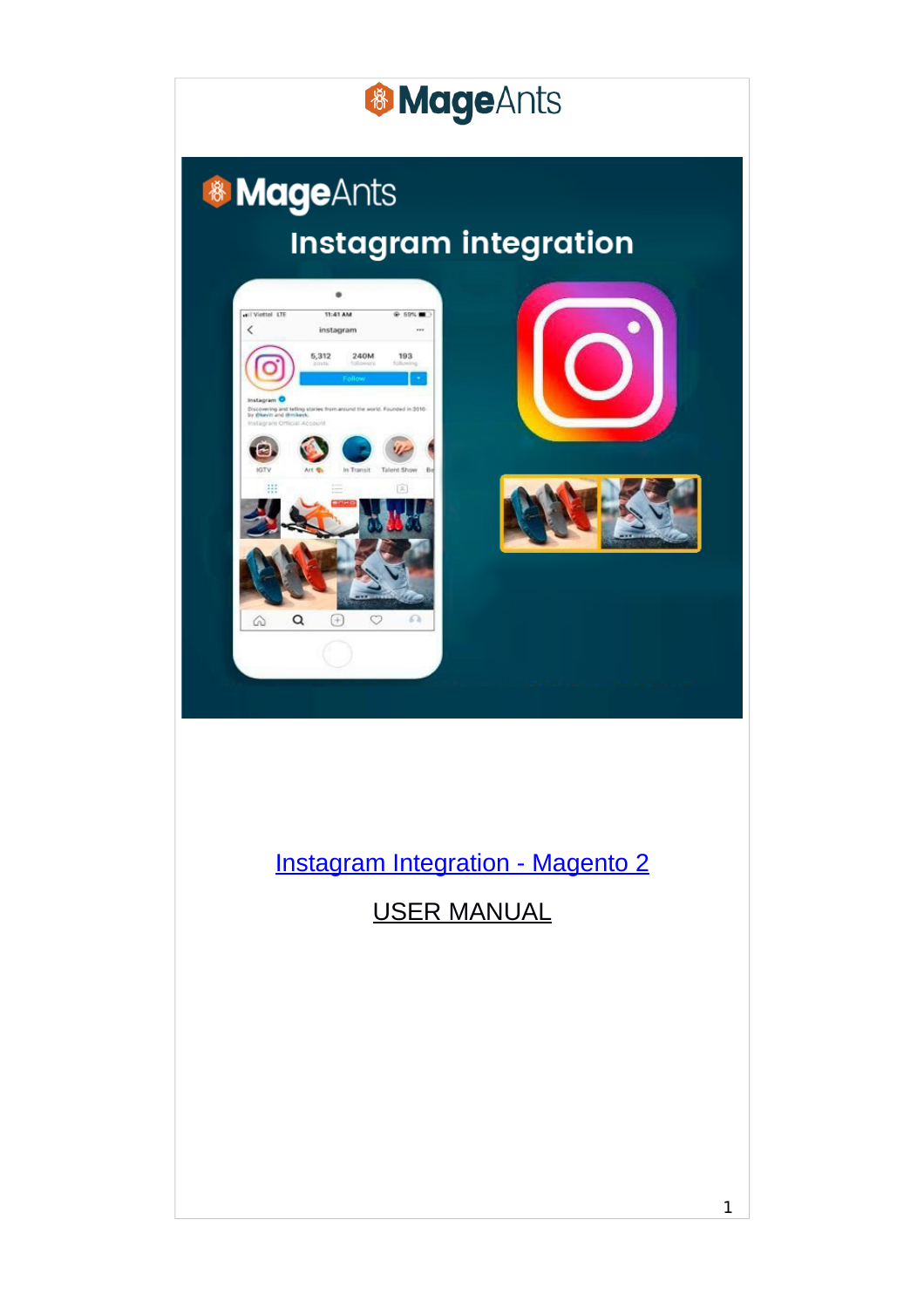# & MageAnts

## **Table Of Contents**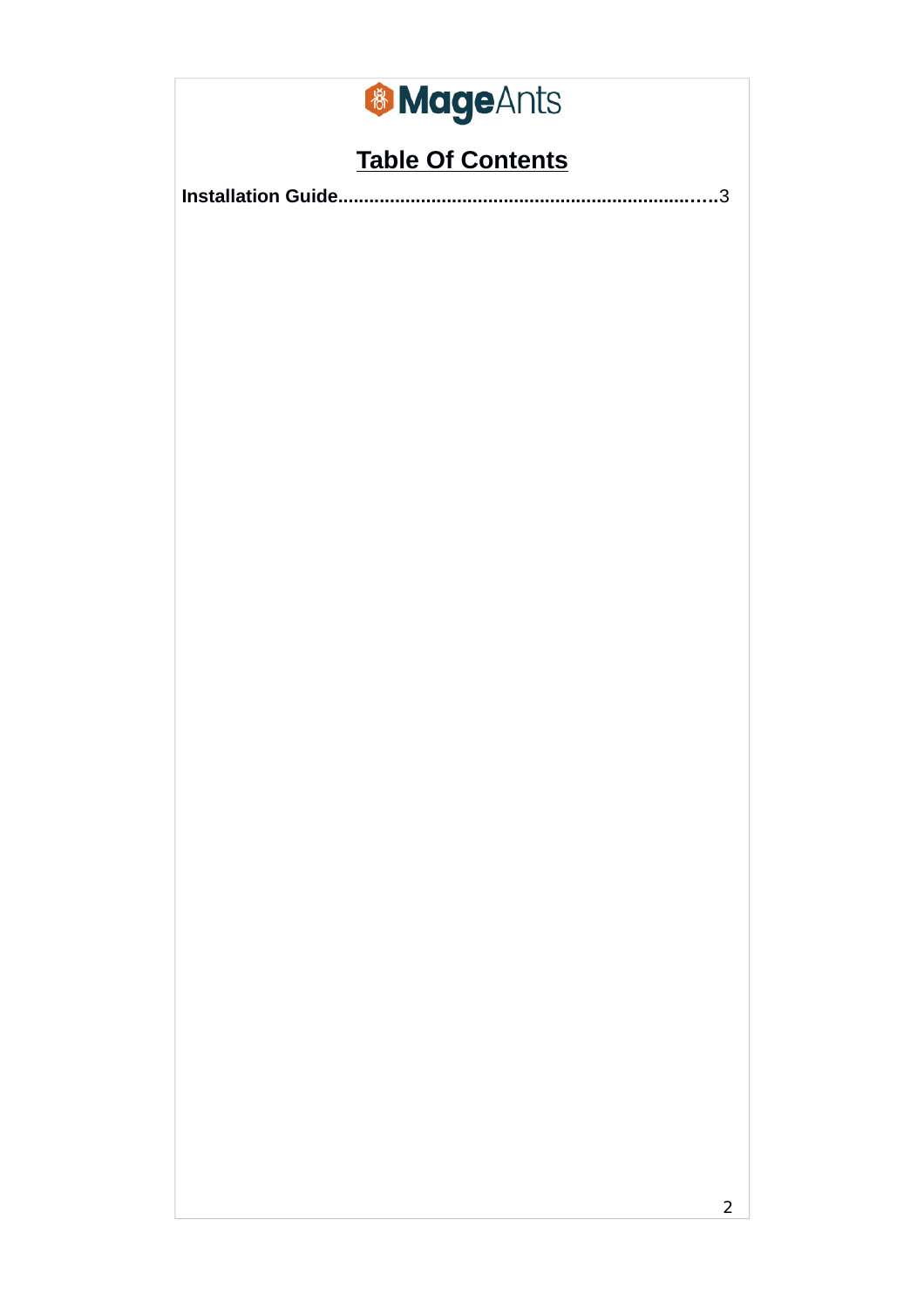

## **Installation**

There are two ways of installing extension in magento2.

1) Using COMMAND LINE.

2) Manually Install extension.

**Option 1:** Magento 2 install extension using COMMAND LINE (Recommended)

Follow below steps to install extension from the command line.

**Step 1:** Download the extension and unzip it.

**Step 2:** Upload it to code directory in your magento installation's app directory If code directory does not exists then create.

**Step 3:** Disable the cache under System -> Cache Management.

**Step 4:** Enter the following at the command line: php bin/magento setup:upgrade

**Step 5:** Once you complete above steps log out and log in back to the admin panel and switch to Instagram Integration ->Configuration->Mageants->Instagram Integration, the module will be displayed in the admin panel.

**Option 2:** Magento 2 install extension manually

**Step 1:** Download the extension and unzip it.

**Step 2:** Upload it to code directory in your magento installation's app directory. If code directory does not exists then create.

**Step 3:** Disable the cache under System -> Cache Management Edit app/etc/config.php file and add one line code: 'Mageants\_InstagramIntegration' => 1,

**Step 4:** Disable the cache under System -> Cache Management

**Step 5:** Once you complete above steps log out and log in back to the admin